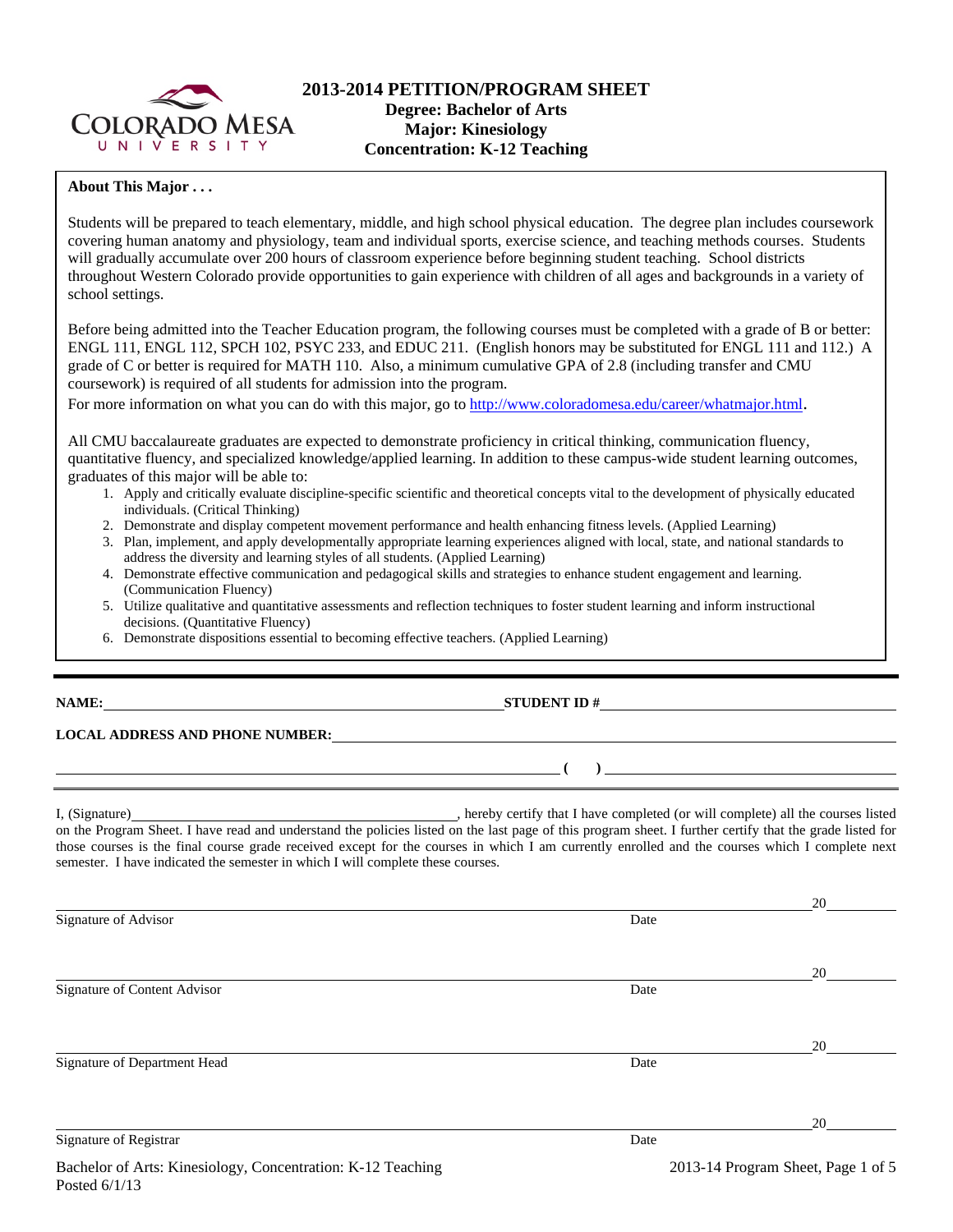## **Students should work closely with a faculty advisor when selecting and scheduling courses prior to registration.**

Degree Requirements:

- 120 semester hours total (A minimum of 28 taken at CMU in no fewer than two semesters).
- 40 upper division credits (A minimum of 15 taken at the 300-400 course levels within the major at CMU).
- 2.00 cumulative GPA or higher in all CMU coursework
- 2.00 cumuliative GPA or higher in coursework toward the major content area
- Pre-collegiate courses (usually numbered below 100) cannot be used for graduation.
- When filling out the program sheet a course can be used only once.
- A student must follow the CMU graduation requirements either from 1) the program sheet for the major in effect at the time the student officially declares a major; or 2) a program sheet for the major approved for a year subsequent to the year during which the student officially declares the major and is approved for the student by the department head. Because a program may have requirements specific to the degree, the student should check with the faculty advisor for additional criteria. It is the student's responsibility to be aware of, and follow, all requirements for the degree being pursued. Any exceptions or substitutions must be approved by the student's faculty advisor and Department Head.
- See the "Undergraduate Graduation Requirements" in the catalog for additional graduation information.
- K-12 ADDITIONAL LICENSURE REQUIREMENTS:
- 2.80 cumulative GPA or higher in all CMU coursework
- 2.80 cumulative GPA or higher in coursework toward the major content area
- A cumulative grade point average of 2.8 or higher must be maintained for each of 3 areas: content courses, education courses and overall GPA.
- Students must PASS the PLACE exam in the content area prior to commencing the internship. Also, ALL other coursework toward the degree must be successfully completed prior to the internship.

**GENERAL EDUCATION REQUIREMENTS** (31 semester hours) See the current catalog for a list of courses that fulfill the requirements below. If a course is on the general education list of options and a requirement for your major, you must use it to fulfill the major requirement and make a different selection within the general education requirement.<br>Course No Title Complete Course Toms

| Course No Title                                                             | Sem.nrs Grade Term |
|-----------------------------------------------------------------------------|--------------------|
| <b>English</b> (6 semester hours, must receive a grade of "B" or better and |                    |
| must be completed by the time the student has 60 semester hours.)           |                    |
| ENGL 111 English Composition                                                | 3                  |
| <b>ENGL 112 English Composition</b>                                         | 3                  |

**Math:** MATH 110 or higher (3 semester hours, must receive a grade of "C" or better, must be completed by the time the student has 60 semester hours.)<br>MATH 1

| <b>MATH 1</b>                                                                                                                            |                         |  |
|------------------------------------------------------------------------------------------------------------------------------------------|-------------------------|--|
| <b>Humanities</b> (3 semester hours)                                                                                                     |                         |  |
| <b>Social and Behavioral Sciences (6 semester hours)</b><br>PSYC233Human Growth & Development<br>(must receive a grade of "B" or better) | $\overline{\mathbf{3}}$ |  |
| <b>Natural Sciences</b> (7 semester hours, one course must include alab)                                                                 |                         |  |
|                                                                                                                                          |                         |  |

**History** (3 semester hours)

HIST \_\_\_\_ \_\_\_\_\_\_\_\_\_\_\_\_\_\_\_\_\_\_\_\_\_\_\_\_ \_\_\_\_ \_\_\_\_\_ \_\_\_\_\_\_\_\_

Course No Title Sem.hrs Grade Term

**Fine Arts** (3 semester hours)

### **OTHER LOWER DIVISION REQUIREMENTS** (6 semester hours)

\_\_\_\_\_\_ \_\_\_\_ \_\_\_\_\_\_\_\_\_\_\_\_\_\_\_\_\_\_\_\_\_\_\_\_ \_\_\_\_ \_\_\_\_\_ \_\_\_\_\_\_\_\_

| <b>Kinesiology</b> (3 semester hours)<br>KINE 100 Health and Wellness                            |  |
|--------------------------------------------------------------------------------------------------|--|
|                                                                                                  |  |
| KINA 1                                                                                           |  |
| <b>Applied Studies</b> (3 semester hours)<br>*SPCH102 Speechmaking<br>*Must earn a "B" or higher |  |

#### **FOUNDATION COURSES**(4-7 semester hours)

| BIOL <sub>209</sub> | Human Anatomy and<br>Physiology |  |
|---------------------|---------------------------------|--|
| BIOL209L            | Human Anatomy and               |  |
|                     | Physiology Lab                  |  |

#### **Student must have current First Aid/CPR or take one of the following:**

Current CPR Card? Yes / No (If yes, provide a copy of the card.) **Or** take one of the following: KINE 265 or KINE 250 KINE  $\frac{1}{\sqrt{3}}$   $\frac{3}{\sqrt{3}}$ 

## **KINESIOLOGY MAJOR – LEADING TO K-12**

**CONCENTRATION &LICENSURE REQUIREMENTS** (54-56 semester hours) For students taking classes prior to Summer 2006, KINE classes were taught under the HPWA prefix.

#### **Required Core Courses** (17 semester hours)

| KINE200        | Hist. & Philosophy of Sport &           |  |  |
|----------------|-----------------------------------------|--|--|
|                | Physical Education                      |  |  |
| KINE213        | <b>Applications of Physical Fitness</b> |  |  |
|                | & Exercise Prescription                 |  |  |
| KINE303        | <b>Exercise Physiology</b>              |  |  |
| KINE303L       | <b>Exercise Physiology Lab</b>          |  |  |
| <b>KINE309</b> | Anatomical Kinesiology                  |  |  |
| KINE401        | Org./Ad./Legal Considerations           |  |  |
|                | of PE and Sports                        |  |  |
| <b>KINE494</b> | Senior Seminar (Capstone)               |  |  |

#### **Required Concentration Courses** (37-39 Semester Hours)

| KINE211        | Methods of Lifetime, Individual & |  |  |
|----------------|-----------------------------------|--|--|
|                | <b>Dual Activities</b>            |  |  |
| KINE214        | <b>Methods of Team Activities</b> |  |  |
| KINE220        | Methods of Dance and              |  |  |
|                | <b>Gymnastics</b>                 |  |  |
| <b>KINE234</b> | Prevention & Care of Athletic     |  |  |
|                | Injuries                          |  |  |
| KINE256        | Creative Play and Literacy        |  |  |
| KINE260        | <b>School Health Education</b>    |  |  |
| KINE301        | Health and Fitness Assessment 3   |  |  |
|                |                                   |  |  |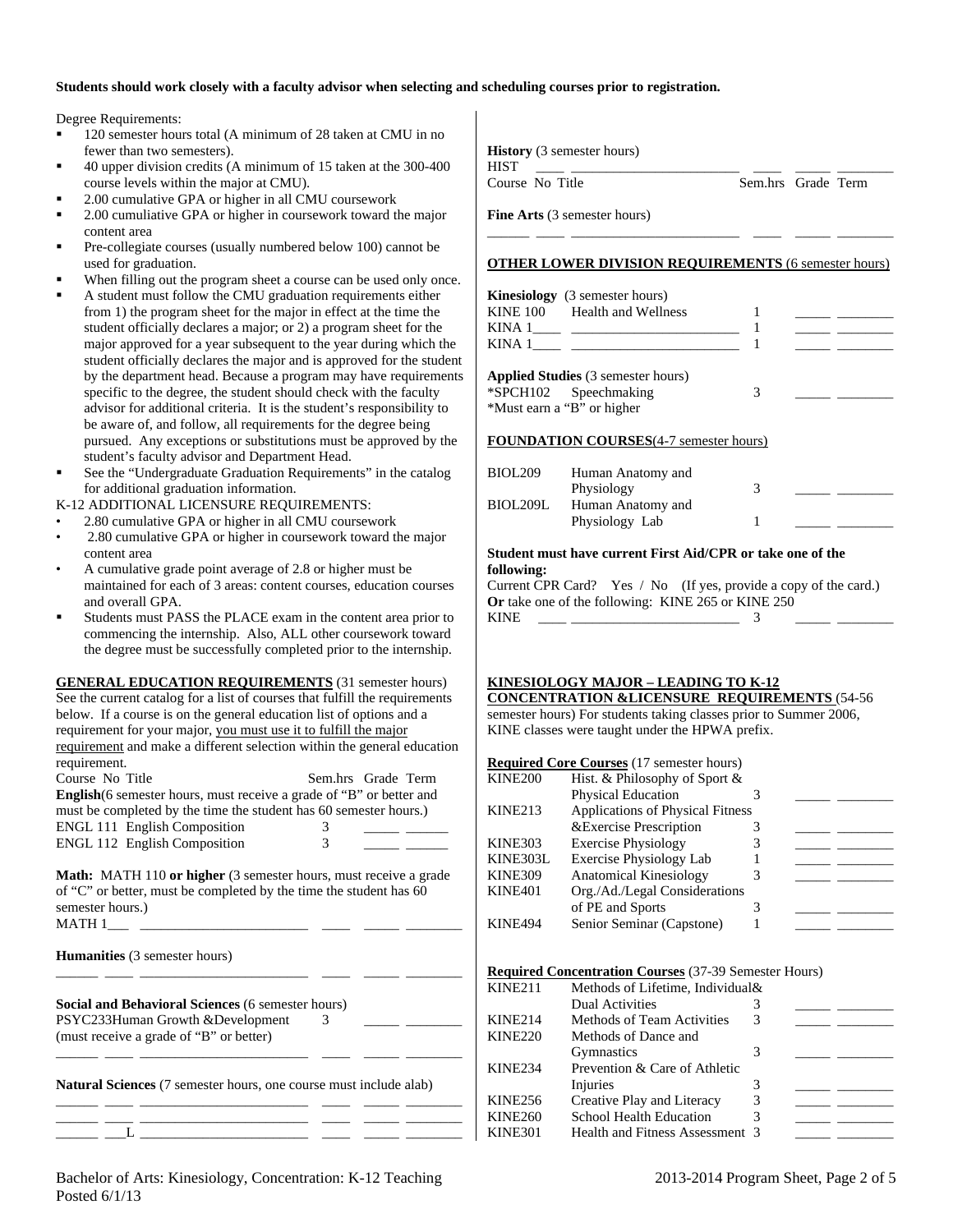| <b>KINE320</b>  | Methods of Teaching                                     |         |            | <b>KINE 251</b>     | Water Safety Instructor Course 3                                                                                                                             |         |       |      |
|-----------------|---------------------------------------------------------|---------|------------|---------------------|--------------------------------------------------------------------------------------------------------------------------------------------------------------|---------|-------|------|
|                 | <b>Elementary PE</b>                                    |         |            | Course No Title     |                                                                                                                                                              | Sem Hrs | Grade | Term |
| Course No Title |                                                         | Sem Hrs | Grade Term |                     | <b>Electives</b> (All college level courses appearing on your final transcript,<br>not listed above that will bring your total semester hours to 120 hours.) |         |       |      |
| KINE360         | Motor Learning                                          |         |            | 0-4 semester hours. |                                                                                                                                                              |         |       |      |
| <b>KINE 480</b> | Inclusive Physical Activity                             | 3       |            |                     |                                                                                                                                                              |         |       |      |
| KINE408         | Methods of Teaching                                     |         |            |                     |                                                                                                                                                              |         |       |      |
|                 | Secondary PE                                            | 3       |            |                     |                                                                                                                                                              |         |       |      |
| <b>KINE497</b>  | Pre-Internship in Physical                              |         |            |                     |                                                                                                                                                              |         |       |      |
|                 | Education                                               | 3       |            |                     |                                                                                                                                                              |         |       |      |
|                 | One course selected from KINA101 or KINA102 or KINE 251 |         |            |                     |                                                                                                                                                              |         |       |      |
| <b>KINA 101</b> | <b>Beginning Swimming</b>                               |         |            |                     |                                                                                                                                                              |         |       |      |
| <b>KINA 102</b> | Intermediate Swimming                                   |         |            |                     |                                                                                                                                                              |         |       |      |

# **K-12 Licensure Requirements** (20 Semester Hours)

\*Prerequisites: ENGL 111 & 112 (or ENGL 129), SPCH 102, PSYC 233, EDUC 211 (All with grade of "B" or higher) and MATH 110 or higher (with grade of "C" or higher) and formal acceptance to the Teacher Education Program

| Course No Title                   |                                                                                                | Sem.hrs Grade Term |  |                                                        |
|-----------------------------------|------------------------------------------------------------------------------------------------|--------------------|--|--------------------------------------------------------|
| EDUC <sub>211</sub><br>$EDUC342*$ | <b>Foundations of Education</b><br>Pedagogy & Assessment:                                      |                    |  | 20 Field Experience Hours                              |
| $EDUC343*$                        | Secondary/ $K-12$<br><b>Teaching to Diversity</b>                                              |                    |  | 20 Field Experience Hours<br>20 Field Experience Hours |
|                                   | EDUC499D* Teaching Internship/Colloq.:<br>Elementary<br>EDUC499H* Teaching Internship/Colloq.: | 6                  |  | 300 Field Experience Hours                             |
|                                   | Secondary                                                                                      | 6                  |  | 300 Field Experience Hours                             |

**\*\*All EDUC prefix courses listed above must be completed with a grade of B or better to progress through the program sequence.**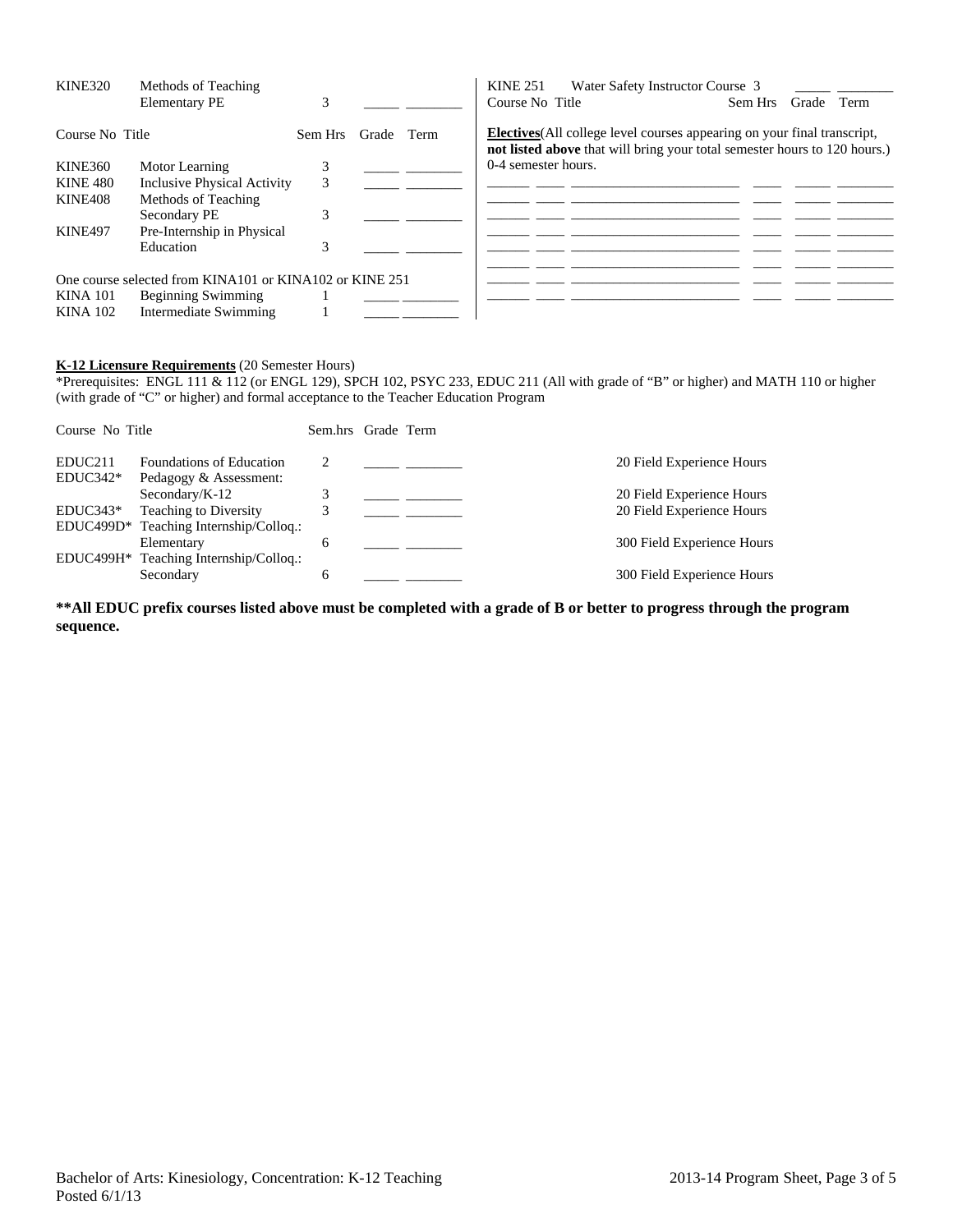# **SUGGESTED COURSE SEQUENCING FOR A MAJOR IN KINESIOLOGY – LEADING TO K-12 TEACHER LICENSURE**

This is a recommended sequence of course work. Certain courses may have prerequisites or are only offered during the Fall or Spring semesters. It is the student's responsibility to meet with the assigned advisor and check the 2 year course matrix on the Colorado Mesa website for course availability.

## **FRESHMAN YEAR**

| <b>Fall Semester</b>               |                               | <b>Hours</b> | <b>Spring Semester</b> |                                           | <b>Hours</b>  |
|------------------------------------|-------------------------------|--------------|------------------------|-------------------------------------------|---------------|
| <b>ENGL 111</b>                    | <b>English Composition</b>    |              | <b>ENGL 112</b>        | <b>English Composition</b>                |               |
| <b>KINE 100</b>                    | <b>Health and Wellness</b>    |              | <b>KINE 213</b>        | Appl. Phys. Fit & Exercise Prescription 3 |               |
| <b>KINE 200</b>                    | Hist./Phil. Human Performance |              | <b>BIOL 209</b>        | Human Anatomy and Physiology              | $\mathcal{E}$ |
| General Education History          |                               |              | <b>BIOL 209L</b>       | Human Anatomy and Physiology Lab          |               |
| General Education Natural Science  |                               |              | Math 110 or higher     | Math Requirement                          | 3             |
| <b>General Education Fine Arts</b> |                               |              | <b>SPCH 102</b>        | Speechmaking                              |               |
|                                    |                               | 16           |                        |                                           | 16            |

# **SOPHOMORE YEAR**

| <b>Fall Semester</b>     |                                             | Hours          |
|--------------------------|---------------------------------------------|----------------|
| <b>KINE 211</b>          | Methods of Lifetime, Individual &           |                |
|                          | <b>Dual Activities</b>                      |                |
|                          | General Education Social/Behavioral Science |                |
|                          |                                             |                |
| <b>General Education</b> | Natural Science with lab                    |                |
| <b>PSYC 233</b>          | Human Growth and Development                | 3              |
| <b>KINE 234</b>          | Prevention/Care of Athletic Injuries        | $\overline{3}$ |
|                          |                                             |                |

| <b>Spring Semester</b>              |                                                      | Hours |
|-------------------------------------|------------------------------------------------------|-------|
| <b>KINE 260</b>                     | School Health Education                              |       |
| <b>General Education Humanities</b> |                                                      |       |
| $*$ EDUC 211                        | <b>Foundations of Education</b>                      |       |
| <b>KINA</b>                         | Activity                                             |       |
| <b>KINE 220</b>                     | Methods of Dance & Gymnastics                        |       |
| **KINE 250                          | Lifeguard Training                                   |       |
|                                     | OR **KINE 265 First Aid and CPR for the Prof Rescuer | 3     |
| Electives (if needed)               |                                                      |       |
|                                     |                                                      |       |

\*Must be taken prior to acceptance into the Teacher Education Program. Offered in summer, fall and spring semesters.

**Spring Semester Hours** EDUC 499D Teaching Internship/Colloq.:Elementary 6 EDUC 499H Teaching Internship/Colloq.:Secondary 6 12

## **JUNIOR YEAR**

| <b>Fall Semester</b> |                                      | <b>Hours</b> | <b>Spring Semester</b> |                                   | <b>Hours</b> |
|----------------------|--------------------------------------|--------------|------------------------|-----------------------------------|--------------|
| <b>KINE 309</b>      | <b>Anatomical Kinesiology</b>        |              | <b>KINE 256</b>        | Creative Play/Literacy            | 3            |
| EDUC 342             | Ped. and Assess.: Secondary and K-12 |              | <b>KINE 214</b>        | <b>Methods of Team Activities</b> | 3            |
| <b>KINE 360</b>      | Motor Learning                       |              | <b>KINE 320</b>        | Elementary School P.E.            | 3            |
| <b>KINE 401</b>      | Org/Ad/Legal Consid in P.E.          | 3            | EDUC <sub>343</sub>    | <b>Teaching to Diversity</b>      | 3            |
| <b>KINE 301</b>      | <b>Health and Fitness Assessment</b> |              | <b>KINA</b>            | Activity                          |              |
|                      |                                      | 15           | <b>KINE 251</b>        | Water Safety Instructor           | 3            |
|                      |                                      |              | or KINA 101            | <b>Beginning Swimming</b>         |              |
|                      |                                      |              | or KINA 102            | Intermediate Swimming             |              |
|                      |                                      |              |                        |                                   | 14-16        |

## **SENIOR YEAR**

| <b>Fall Semester</b>  |                                    | <b>Hours</b> |
|-----------------------|------------------------------------|--------------|
| <b>KINE 303</b>       | <b>Exercise Physiology AND</b>     |              |
| <b>KINE 303L</b>      | <b>Exercise Physiology Lab</b>     |              |
| <b>KINE 480</b>       | <b>Inclusive Physical Activity</b> |              |
| <b>KINE 408</b>       | Methods Teaching Secondary         |              |
| <b>KINE 494</b>       | Senior Seminar                     |              |
| <b>KINE 497</b>       | Pre-Internship                     |              |
| Electives (if needed) |                                    |              |
|                       |                                    |              |